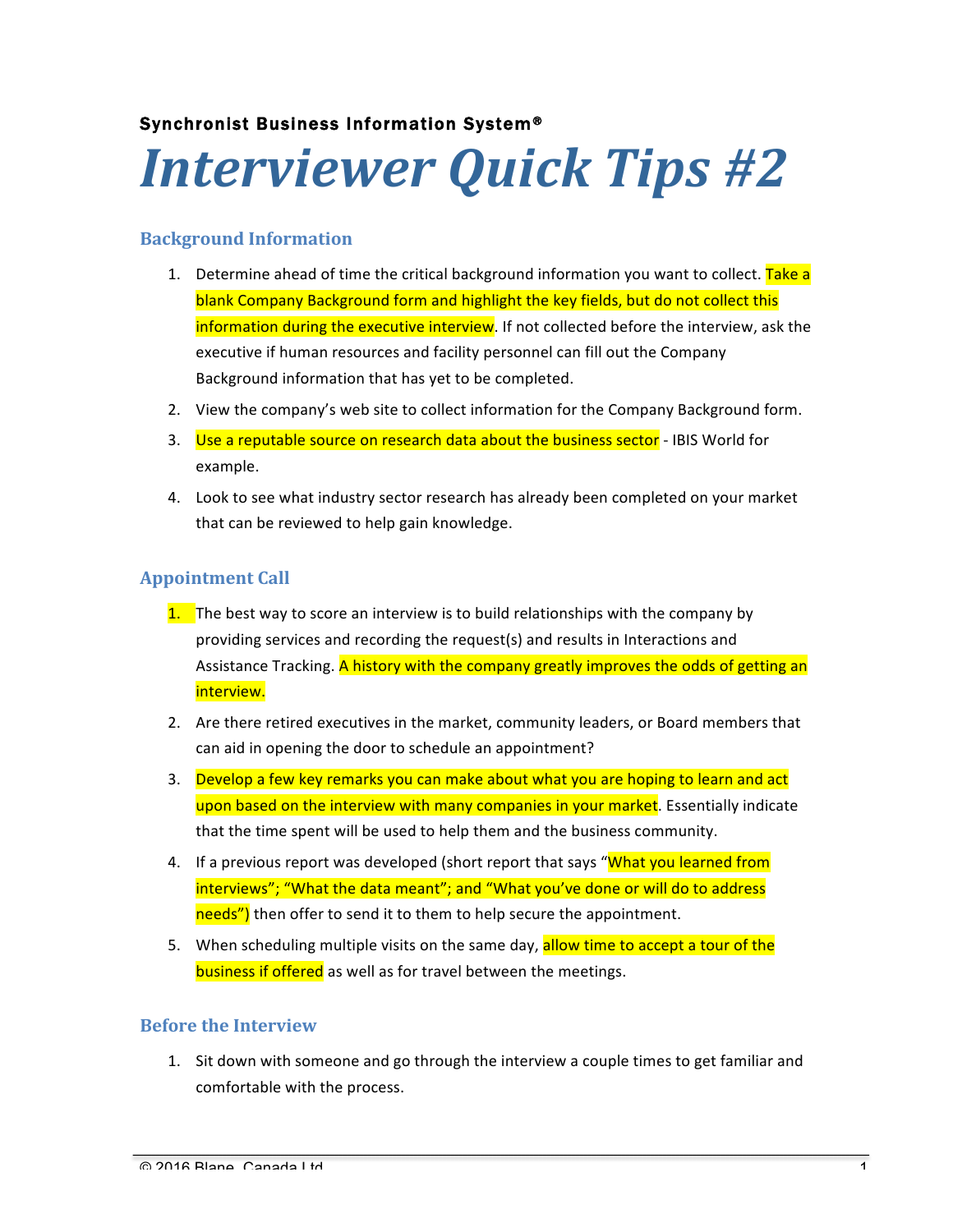- 2. Read your file on the company and review the industry data you have.
- 3. Google the company and the person you are visiting. In fact, set up Google alerts on your key companies and executives. Something that pops up in an alert may trigger an interview earlier than planned.
- 4. Look at the executive and company's LinkedIn pages. These can provide useful info for making a connection with the individual or the company. It is OK to follow the company; however do not request a LinkedIn connection until the executive is well known. Do not do a Facebook search.

#### **Conducting the Interview**

- 1. Take a colleague or partner on the first few interviews to help take notes. This will allow you to focus on the conversation and gain confidence.
- 2. Have an NDA available should they ask about confidentiality
- 3. Find an area of non-personal small talk to make them feel comfortable, but use judgment to limit this so you can get to the survey.
- 4. Always have extra copies of the On-Site Interview form with you. The executive may ask to see a copy. But, more importantly, when you reach the final two questions, hand the form to the executive so they can be looking ahead as you go through each point. This simple technique will save valuable time and keep the executive engaged right up to the end.
- 5. After a half dozen interviews you will have an internal clock on the time to take to get through the interview. That said, it is always good to have a watch where you can easily see the time you have to finish. Looking at your Smart Phone for the time is not recommended.
- $6.$  In most cases, the exec usually sets aside 60 minutes for the interview but it may be good to ask early in the interview to show you care about their time and can work within it.
- 7. Filling out the paper forms, or entering directly into the system, is a subjective decision. It depends on the relationship with the exec, ease of accessing and keeping a Wi-Fi connection, and overall comfort with doing the interview in this manner.

#### **After the Interview**

- 1. Repeat any specific follow up issues you need to address with the exec.
- 2. When you are off site, make sure you note any actions in Assistance Tracking to begin acting on them right away.